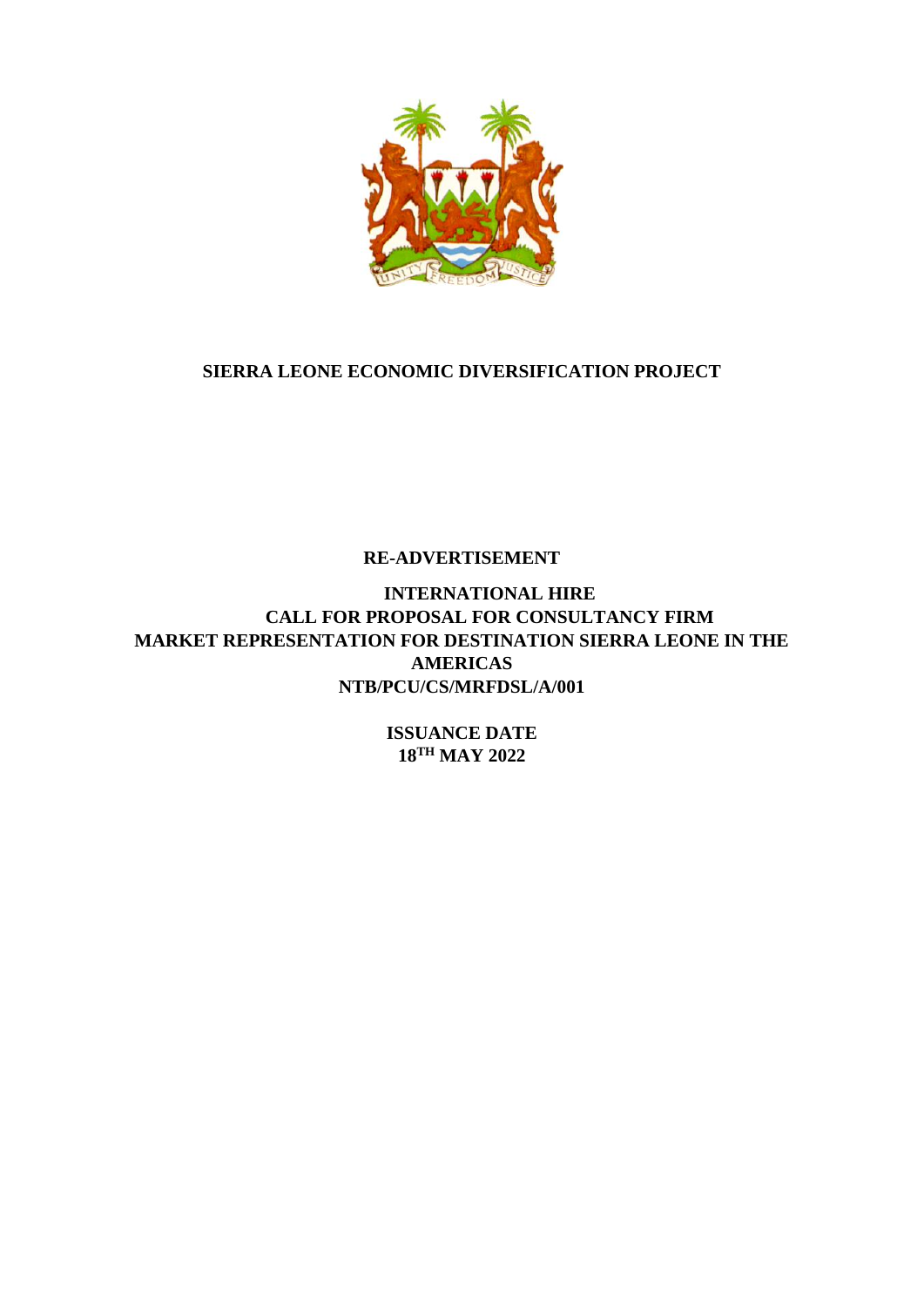### 1. **Background**

Sierra Leone possesses pristine beaches and islands, mountains and rich biodiversity, interesting wildlife, friendliness and rich cultural capital among people and its special place in the world history of anti-slavery movement as 'the land of the free.' The Government of Sierra Leone (GoSL) has officially prioritized tourism in the Medium-Term National Development Plan 2019 -2023. The National Tourism Policy states the goal of tourism in Sierra Leone as to "generate foreign exchange, encourage even development, promote tourism-based rural enterprises, generate employment, accelerate rural-urban integration and foster socio-cultural unity among the various regions of the country through the promotion of domestic and international tourism." (GoSL, 2017). Its National Ecotourism Policy states the goal of receiving 20,000 international and 30,000 domestic ecotourism visits to sites by 2025 (GoSL, 2017).

The World Bank is supporting an Economic Diversification Project, one of the components of which will take an integrated destination approach to improving the performance of Sierra Leone's tourism sector. This will include facilitating the reduction of barriers to business success, assisting existing tourism providers with market access, and improving the quality of selected tourism products in order to place the country's tourism sector on a sustainable and inclusive growth trajectory. This will be achieved through a mix of institutional, and policy reforms, market development and national re-branding as well as building B2B linkages and strategically developing tourism products in selected areas.

Sierra Leone is endowed with a rich wildlife biodiversity and is a home to approximately 2090 known higher plant species, 147 known species of mammals, 172 known breeding bird species, 67 known reptile species and 99 known species of fish. Sierra Leone is further a home to 15 identified species of primates, including the bushbaby, monkeys and chimpanzees (the largest primate in the country) with a wildlife population of more than 5500 across the country (according to the 2010 chimpanzee census). This constitutes the second largest population of the endangered subspecies of western chimpanzee, after Guinea, with the largest density in the Loma area (2.69 individuals per km2) and the Outamba – Kilimi National Park (1.21 individuals per km2).

The Government of Sierra Leone has recognised the need for securing market representation to raise the profile of the destination and market demand within its prioritized market segments in its primary source markets. The Sierra Leone National Tourist Board (NTB) secured Journey Tourism Consulting and Marketing and Acorn Tourism Consulting, Inc. to complete a National Marketing and Branding Strategy in 2021, which will be made available upon request. As part of the strategy, core source markets were identified in the Americas (USA and Canada, capitalizing on Sierra Leone diaspora, historical ties and networks) and Europe (UK, Germany, Benelux, France and Scandinavia).

As an emerging nature, adventure and cultural destination, Sierra Leone is poised to attract visitors from these primary source markets, which represent the majority of visitors who travel to the destination annually. Currently, there is a low level of awareness of the country in these international markets and little marketing has been done aside from trade show participation. The National Tourist Board is now seeking to engage intrepid explorers, mature explorers, outdoor adventure and eco enthusiasts, SAVE travelers (Scientific, Academic, Volunteer and Education) and the diaspora from these primary source markets.

NTB is seeking to secure results-oriented market representative agencies that will cover Sierra Leone's core source markets in the USA and Canada. It is expected that these results-oriented market representative agencies can grow with the organization and destination over time. The selected market representatives will be the 'face' of Sierra Leone tourism in the Americas (United States and Canada with an emphasis on Ontario and Nova Scotia) and will be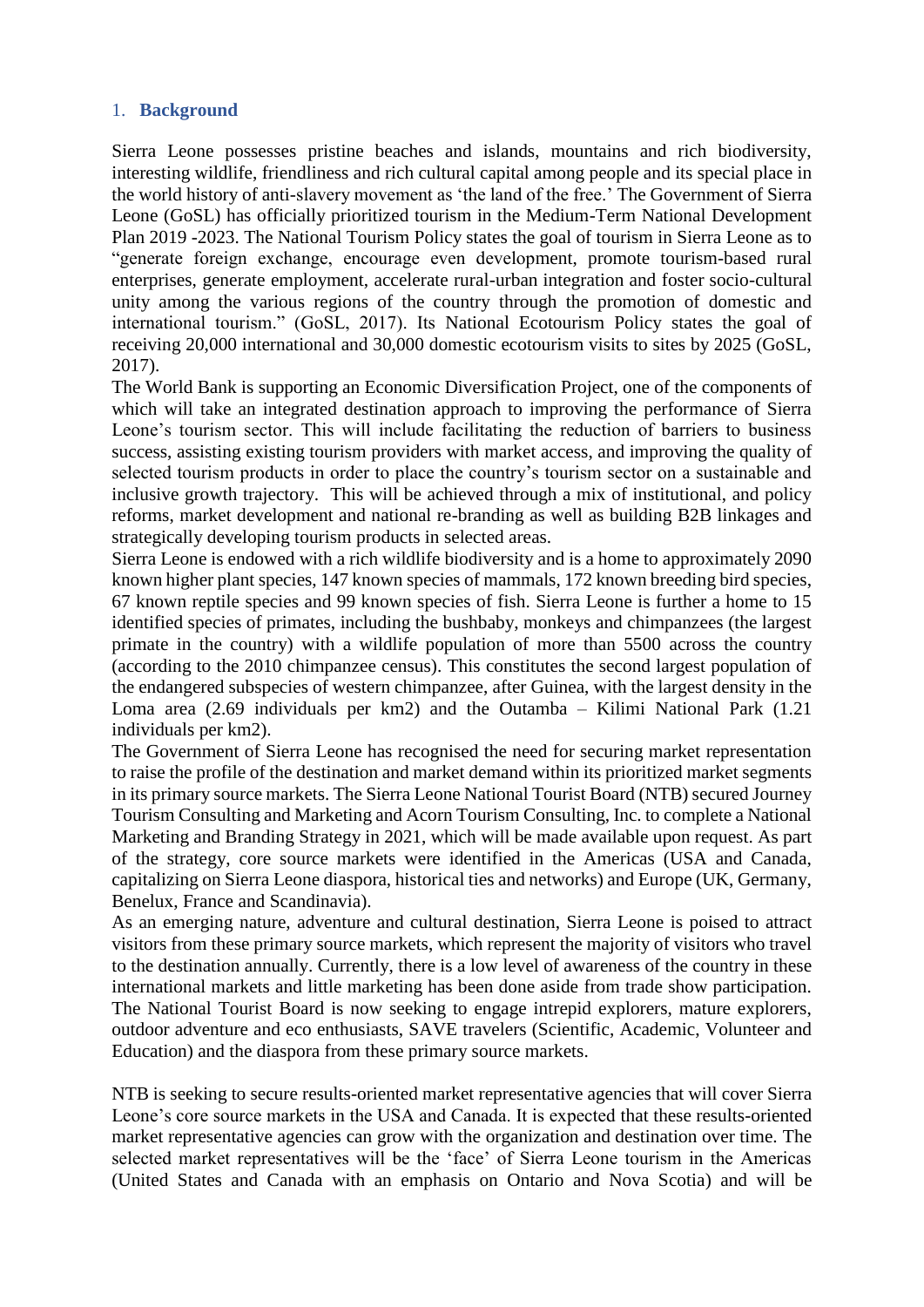responsible for managing Sierra Leone's tourism presence in each of these markets. The period of engagement is for one year but may be extended for one or more ensuing years if the desired outcomes are achieved.

NTB is also in the process of securing a digital marketing agency to develop and manage a multifaceted digital strategy and related activities targeting market segments within its primary source markets and the domestic market. In addition, the NTB will continue to lead public relations and other marketing activities. Through this integrated approach, the NTB is focused on promoting Sierra Leone as a preferred tourist destination in order to increase its market share in the global tourism sector.

# **II. Objective of the assignment**

The objective of securing market representation is to build brand and destination awareness and market demand through constant and increasing engagement and building relationships with travel trade and media within Sierra Leone's primary source markets and prioritised market segments, including the diaspora, as measured by an increase in travel trade serving Sierra Leone, earned media and an increase in visitors to Sierra Leone.

### **III. Scope of Work**

The market representative firms that are selected will be responsible for the following activities and prioritising these activities as necessary within the markets they represent to maximise resource efficiencies and the return on investment:

## **1. Travel Trade Partnerships**

- Proactively seek, establish and maintain contacts with travel trade companies on behalf of the NTB;
- Secure partnership(s) focused on cooperative marketing efforts for creative and innovative campaigns/promotions to heighten Sierra Leone's visibility and secure matching funds for these efforts when feasible;
- Create market linkages between the international outbound travel trade and the inbound local travel trade;
- Facilitation, coordination, and participation in road shows and select trade shows with the NTB/MTCA and private sectors (that are approved by NTB) as a representative of destination Sierra Leone;
- Respond to inquiries on Sierra Leone from the travel trade in the primary source market(s) represented with support from NTB
- Provide support to personnel and representatives of the Ministry of Tourism and Cultural Affairs, NTB and the Sierra Leone travel trade when visiting the primary source markets that the representative firms are representing;
- Conduct research and monitor trends on travel and tourism industry developments that may affect travel to Sierra Leone.

## **2. Press and Media Relations**

- Proactively seek, establish and maintain contacts with media on behalf of the NTB
- Prepare a PR strategy and schedule with support from NTB, track all media mentions and the value of earned media, and digital engagement and plan and issue regular press releases (that are approved by NTB), and social media to heighten Sierra Leone's visibility within the travel trade and consumer marketplace
- Respond promptly to inquiries on Sierra Leone from the media in the primary source market(s) they represent with support from NTB
- Proactively propose media and trade groups for familiarisation tours and organise logistics for travel from the source markets represented to Sierra Leone
- Proactively pitch ideas to the media and negotiate, secure and place promotional features and stories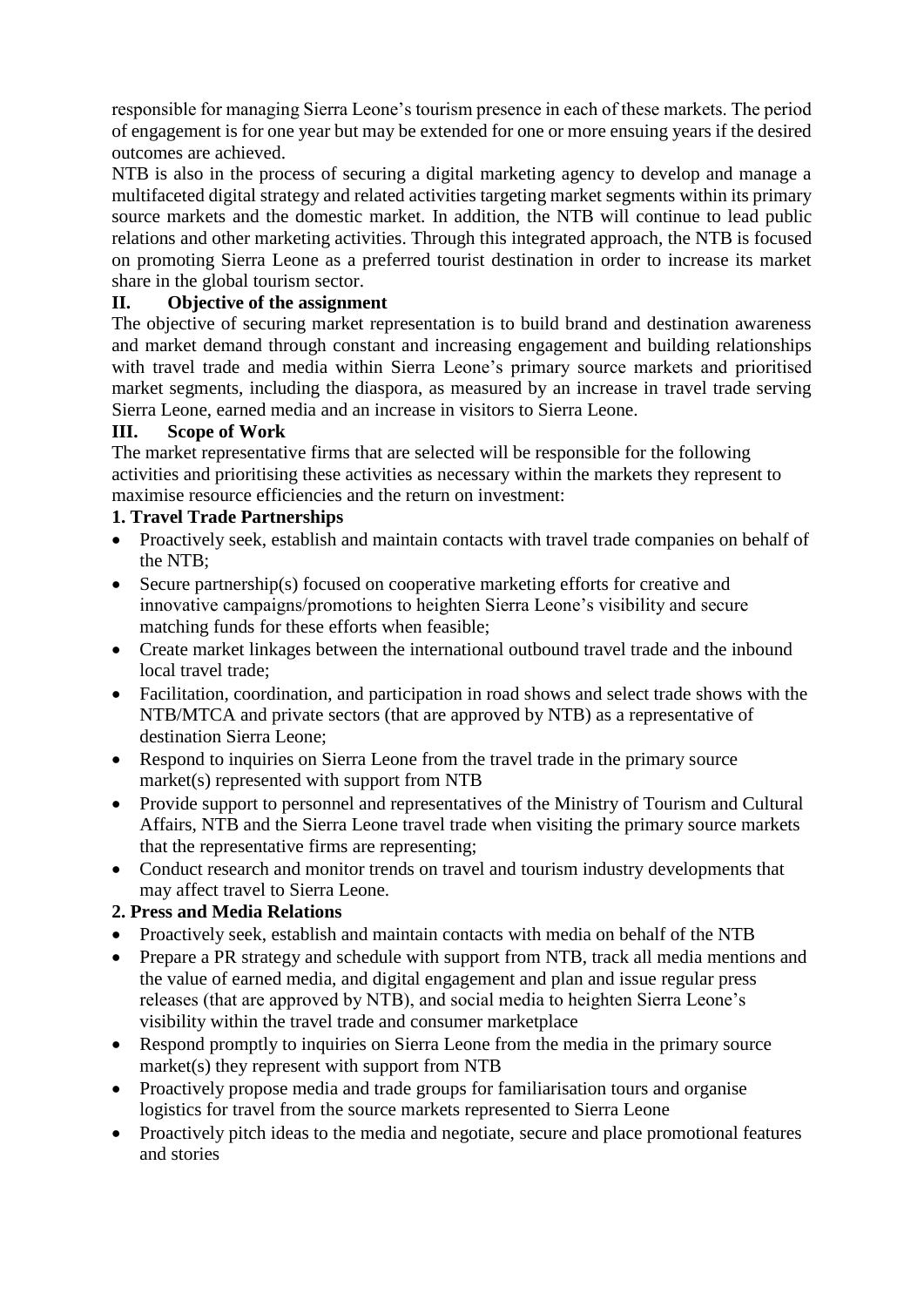Translate existing marketing collateral as necessary and maintain a supply of collateral for media and trade

# **3. Capacity Building and Training**

- Work with NTB and the local travel trade to develop sales manual and guide product development for the specific markets, and support the capacity building of the local trade to increase market readiness and meet the needs of the primary source markets that are represented
- Work with the NTB staff to build their capacity to lead or manage trade and media relations, trade events and road shows, participation in webinars, and content development

# **4. Product Knowledge and Reporting**

- Visit Sierra Leone at least once a year to build relationships with trade, update the local tourism industry about local travel industry trends/developments, experience new products, and create new content (i.e., photographs and video) that can be used for marketing within the markets represented
- Plan 1-2 FAM tours per annum for the travel trade and media from the represented country in coordination with market representatives responsible for other core source markets. NTB's role will be to provide human resource support including helping to facilitate negotiations and logistics coordination with local trade. NTB will not cover any FAM-related expenses.
- Preparation of an annual and monthly promotional and marketing plans and monthly performance reports and status reports inclusive of key performance indicators (KPIs)

## **IV. Deliverables**

An example of the deliverables schedule is as follows. The schedule will be converted into a detailed strategic action plan and a related work plan based upon a results-oriented approach and pre-identified priorities identified between the market representative firm and NTB.

| <b>MONTH</b>            | <b>TASKS</b>                                                                                                            |
|-------------------------|-------------------------------------------------------------------------------------------------------------------------|
| April 2022              | Complete a detailed strategic action plan, work plan, and                                                               |
|                         | implementation schedule                                                                                                 |
| April 2022 – March 2023 | Implementation of a trade and media promotional strategy and                                                            |
|                         | campaigns, content development, and webinars; road show and<br>trade show participation; monthly reporting of KPIs; and |
|                         | revision to strategies and tactics as required                                                                          |
| March 2023              | Final report                                                                                                            |

## **V. Reporting**

The market representative firm will report to the General Manager of NTB. NTB will liaise with the selected firms on an ongoing basis and meet at least once a month to track performance and discuss progress on the tasks assigned and work through any issues that are faced by the firm. NTB will provide information to the firm as needed including introductions and referrals to key stakeholders. NTB will also advise the selected firms on new developments in Sierra Leone tourism related to new or enhanced product, inbound trade developments, local news, upcoming shows/events, etc.

NTB will monitor the firm's work output through the monthly reports. The firm will be responsible for preparing monthly reports on the work plan, KPIs, and tasks that are assigned by NTB and sharing this by the 5<sup>th</sup> of each month with NTB. Monthly reports must be submitted to the Marketing Manager of NTB and carbon copied to the General Manager of NTB who will review monthly reports and assess any recommendations put forward by the firm. Reports will also be submitted to the NTB Board Members and the Director of Tourism for the attention of the Minister of Tourism and Cultural Affairs for their feedback and assessments. The firm's performance will be assessed against the following core criteria: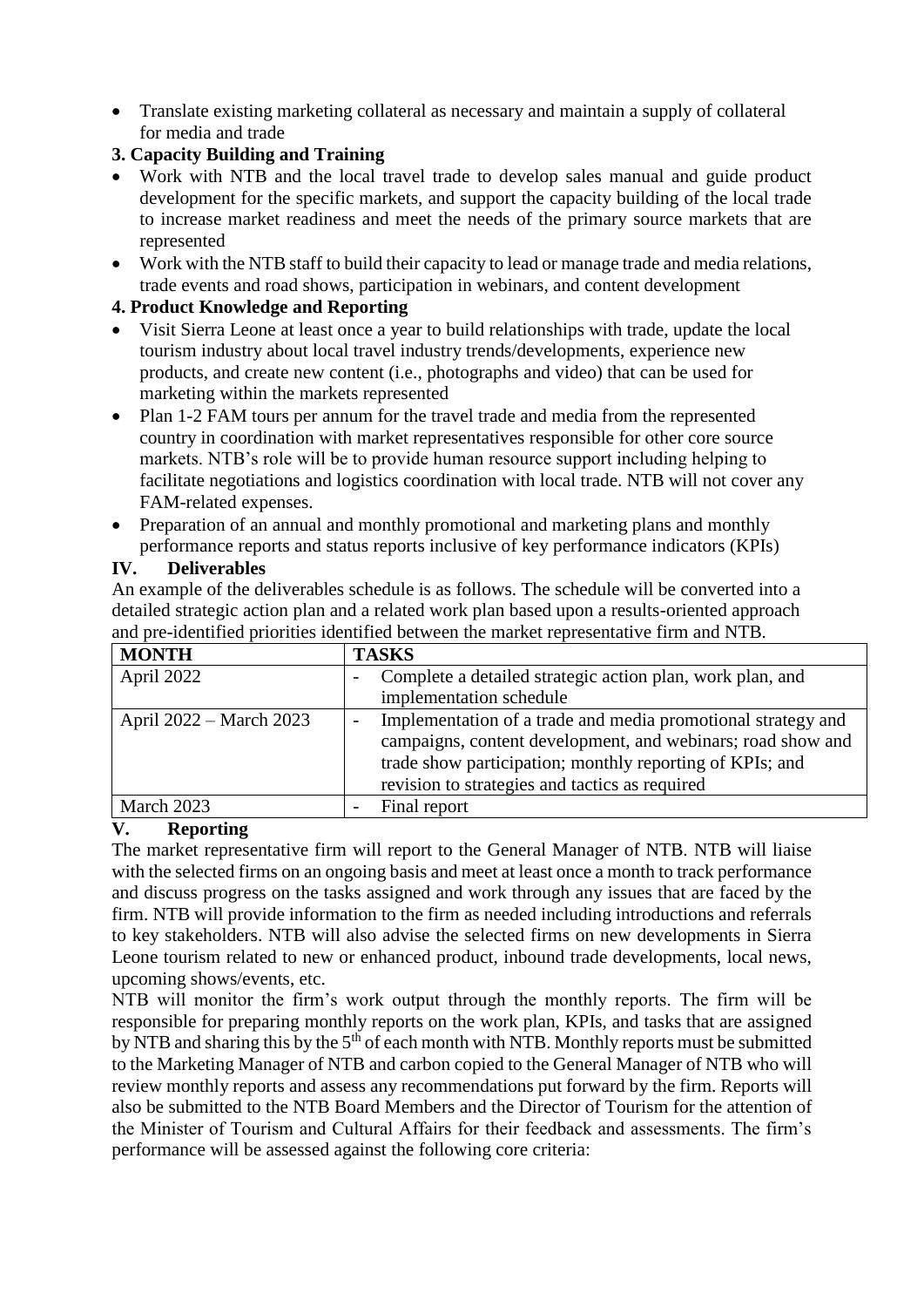- The firm's ability to lead the body of work and efficiently and effectively prioritise activities and manage the budgeted resources with the NTB's support as needed
- The design and execution of travel trade and media engagement activities and strategies geared towards NTB's core source markets and pre-identified market segments
- The ability to tangibly increase awareness, demand and visitation to Sierra Leone as measured by increases in arrivals from primary source markets and the following metrics:

#### **Outputs**

- o Number of printed and digital articles and features in media highlighting Sierra Leone, the total reach of these articles, and the total earned media value
- o Number of social media posts and features and social engagement rates from represented country
- o Number of new outbound tour operators and travel agencies trained in the knowledge of the destination and how to sell to their clients
- o Number of unique website visitors from source markets represented

### **Outcomes**

- o Number of new outbound tour operators and travel agencies featuring Sierra Leone in the destinations they offer
- o Monetary match and/or monetary value of cooperative marketing secured from travel trade
- o Number of new, pre-qualified trade, media, and consumers added to NTB's database
- o Increase in number tourists travelling to Sierra Leone with tour operations and travel agents trained and supported by the representative
- o Increase in number of visitors travelling to Sierra Leone from the source markets represented

NTB will provide the market representative firms with collateral materials, video and photography, souvenir items and display props that will be used in promoting Sierra Leone. Representatives will also be provided with branded clothing to be worn when representing Sierra Leone at official events.

NTB will arrange quarterly or bi-annual meetings with all of its market representative firms to share lessons learned, new developments, market trends, and noteworthy results achieved.

At the end of the contract, the firm will prepare a full report on the tasks completed inclusive of performance measurements, positive outcomes, key challenges, and recommendations for improvement.

## **VI. Criteria for selection**

## **Minimum Requirements**

Minimum requirements of the technical and financial proposal include the following in a maximum of 10 pages excluding appendices:

- 1. Description of the market representative's proposed approach, priorities, and tactical process to learning about and becoming familiar with Sierra Leone's tourism product and executing travel trade and media engagement and relationship building activities and strategies for promoting Sierra Leone within the primary source markets represented;
- 2. An overview of the dedicated account team including brief bios, tourism-specific experience as applicable;
- 3. Current client list of the destinations that are represented (and period of engagement) and three references;
- 4. Experience working in comparable emerging destinations with a similar history as Sierra Leone is desired;
- 5. Describe experience working with relatively small budgets that will grow over time based on performance;